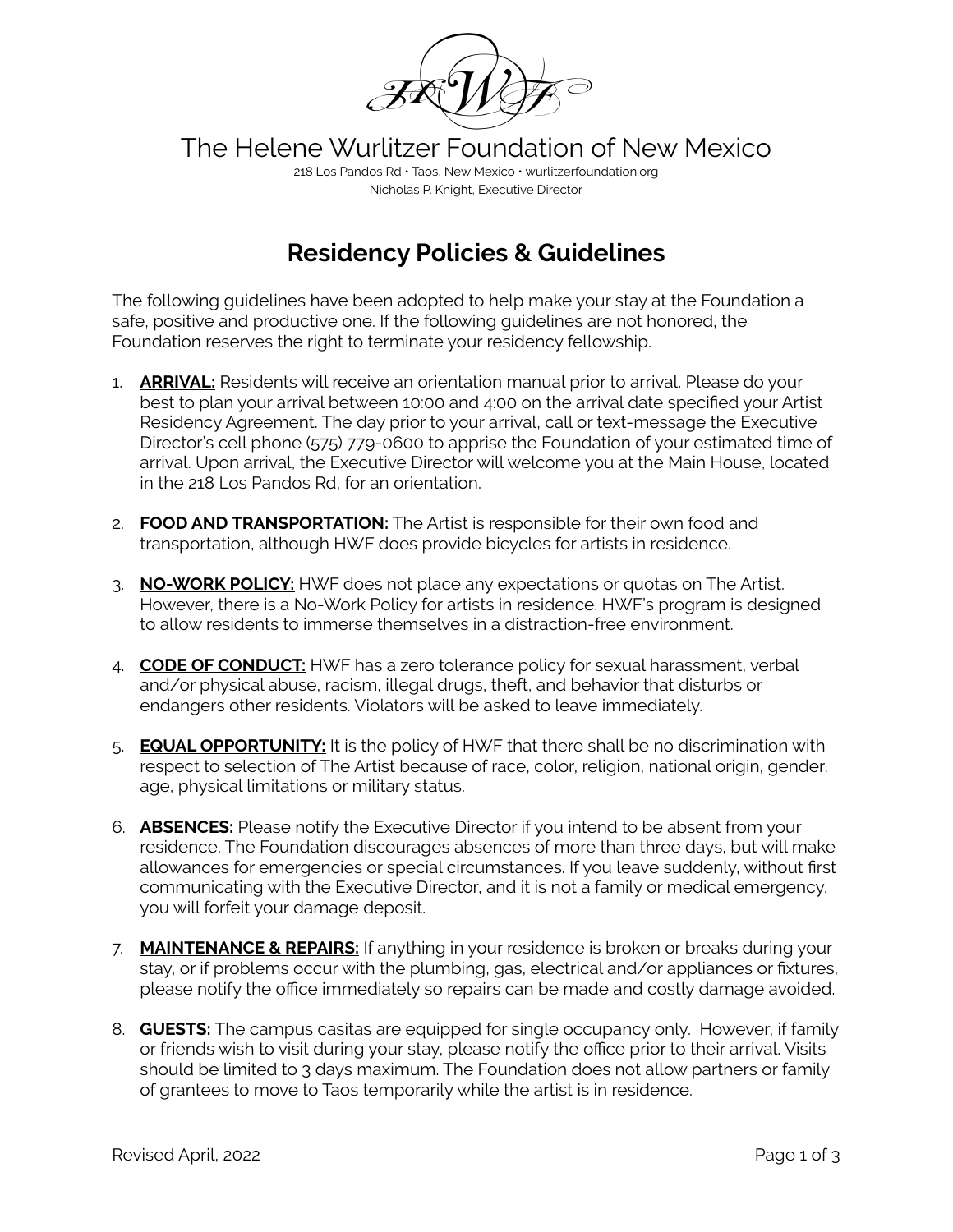- 9. **PETS:** Pets are not allowed on the Foundation premises. This is because many people use the casitas and some are severely allergic to dander. Exceptions can be made for certified service animals, in which case the resident's security deposit will be retained for deep-cleaning upon departure. Do not feed stray animals or neighbor pets.
- 10. **PROHIBITED:** Illegal drugs and firearms are not allowed on Foundation premises. Anyone found violating this policy will be asked to leave the program. Caustics of all types are prohibited in stainless steel sinks.
- 11. **CASITA INVENTORY:** You'll receive a copy of the casita inventory upon accepting the Residency Agreement, and shall sign a copy when occupancy is taken. Removing furniture or other items from your residence is prohibited. Residents will be responsible for missing items. Feel free to rearrange the casita to accommodate your needs, but please return things to their original locations before you leave.
- 12. **LIBRARIES:** The Library is open during office hours. Please use the sign-out sheet in the Library, and return the book(s) to the office before checking out new books, and record the date returned on the sign-out sheet. Please make sure to return any checked-out books to the office prior to your departure. Books at the Main House are not to be removed. Books from the Alumni Library located in the Commons House can be checked out using the sign-out sheet in the Commons.
- 13. **PERSONAL PROPERTY:** The HWF is not responsible for resident's property, nor is it insured under the Foundation's insurance policy. Residents are responsible for their own insurance and for the safety of their personal property. If you must leave the HWF campus during your residency, take your valuables with you, and notify the Executive Director with your arrival and departure dates.
- 14. **FIRE SAFETY:** Campus buildings have open-flame pilot lights on water heaters, furnaces and some cook stoves. Therefore, use of gasoline, other flammable liquids, and certain plastics and solvents that give off flammable fumes are prohibited indoors.
- 15. **SMOKING:** There is NO SMOKING allowed inside campus buildings. If you must smoke, please smoke outdoors away from your fellow's casitas, and dispose of butts.
- 16. **FIREPLACES:** The fireplaces are no longer functional and shall not be used.
- 17. **ENERGY & CONSERVATION:** Taos is a high mountain desert community. Please conserve water and use energy efficiently. Avoid using water for washing cars and/or watering gardens.
- 18. **EMPLOYMENT:** Employment activities, including contract work, during the term of your residency are not allowed.
- 19. **EVENTS:** Public performances and/or displaying in public venues (events) during the residency must be cleared with the Exec. Director prior to planning. Charging admission for such events is strictly prohibited, and any marketing or promotional materials used for events using the Foundation name or branding must be approved by the Foundation. The Foundation encourages artists to utilize their time in residence to focus on *creating*,